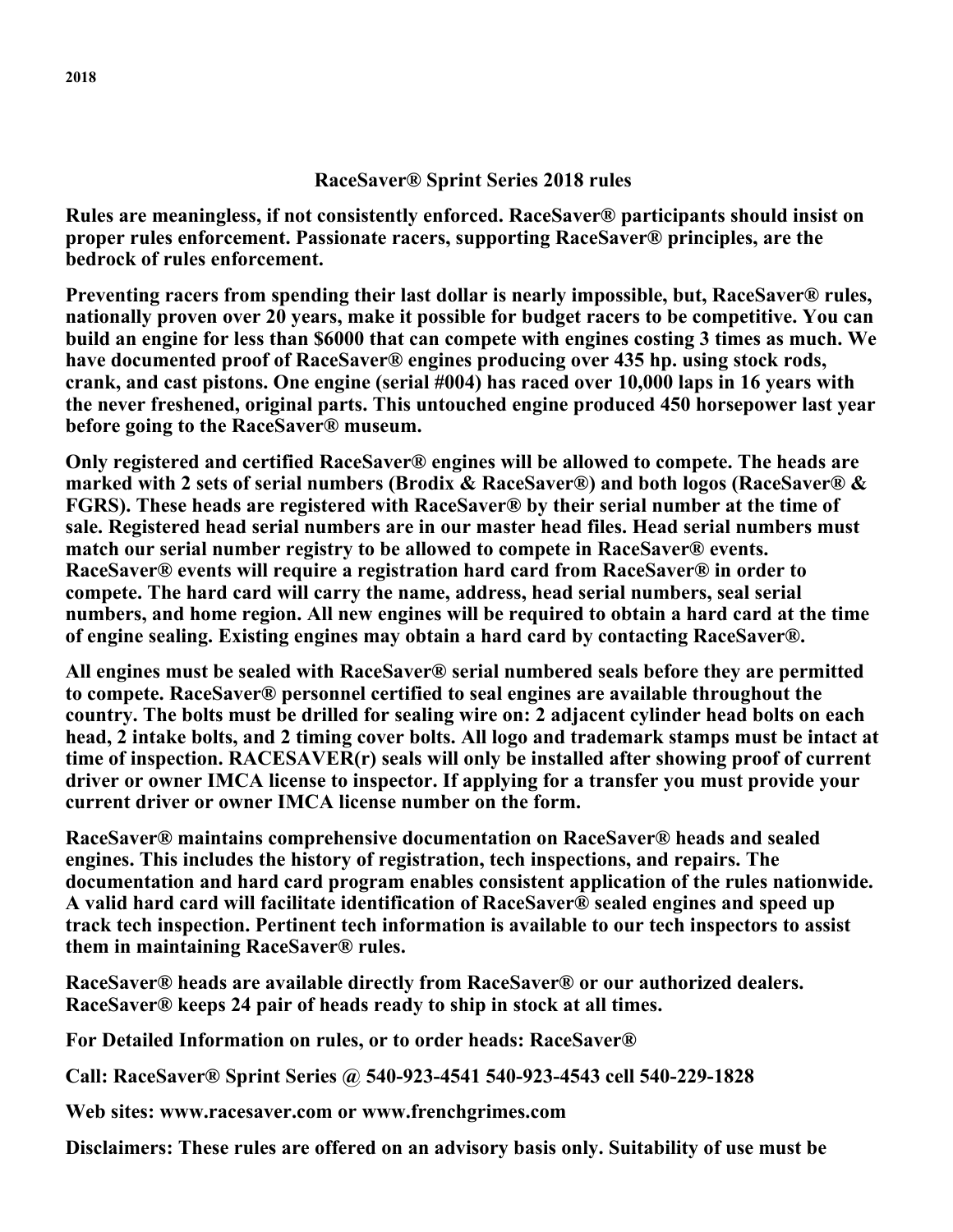**determined by the user. The rules and/or policies set forth herein are designed to provide for the orderly conduct of racing events.These rules shall govern the conduct of all events and by participating in these events, all participants are deemed to have complied with these rules or policies.**

## **NO EXPRESSED OR IMPLIED WARRANTY OF SAFETY SHALL RESULT FROM PUBLICATION OF, OR COMPLIANCE WITH THESE RULES AND/OR REGULATIONS.**

**They are intended as a guide for the conduct of the sport and are in no way a guarantee against injury or death to a participant, spectator or official. NO EXPRESSED OR IMPLIED WARRANTY OF SAFETY SHALL RESULT FROM USE OF THESE RULES.**

**The RACESAVER® Sprint Series is comprised of all volunteer, uncompensated officials who may not be held accountable for any actions taken by participants, host race tracks or their safety crews. By participating in said race events, all participants acknowledge that: Racing is a dangerous sport that could result in injury or death to a participant, spectator or official, and the suitability of the track, race conditions, and safety considerations is solely their responsibility.**

# **Objectives:**

**This is recreational racing. Safety and cost containment are our objectives. Respect, for competitors, fans, and promoters, is fundamental to our success. Racers and crews are reminded that we are guests of the race tracks. We should be respectful of our hosts decisions and procedures. We should all leave our pit area trash free. All teams should carry containers to remove their trash and any waste fluids.** 

**Safety Recommendations: In order to facilitate rapid response, Fire extinguishers should be readily available. A teams support personnel on a four wheeler should wear a fire suit, gloves, and a helmet. Four wheelers should have fire extinguishers mounted on them. Water based foam systems will help pull heat away from driver in a fire. Firefighting efforts should concentrate on suppressing the fire on the driver and removing him first. Tracks should be made aware that methanol burns without much visible flame. As a precaution, anytime there is a significant crash, fire apparatus should respond, even if there is no apparent fire. Safety awareness is everyone's responsibility and this should be stressed at each drivers meeting.** 

**In support of our emphasis on safe recreational racing; specific safety protocols must be followed by all regions. These procedures need to be integrated with host race tracks. Events have demonstrated that our safety protocols should be observed, and must take precedence over track procedures that could possibly be less effective.** 

**1: All new prospective RaceSaver® drivers will be interviewed by their regional director and/or their advisory board before being allowed to compete.**

**2: Drivers new to sprint cars must demonstrate their understanding and ability to properly start and stop the car safely before they are permitted to compete.** 

**3: Cars are not permitted to be started or moved under their own power in an active pit area.**

**4: A driver must wear all safety gear, including helmet, and must be fully strapped in, before being permitted to start the car.**

**5: Cars may only be started in one of 2 places: A: On the race track. B: In a specifically designated starting area. Such an area must be reserved for the car being started and the push**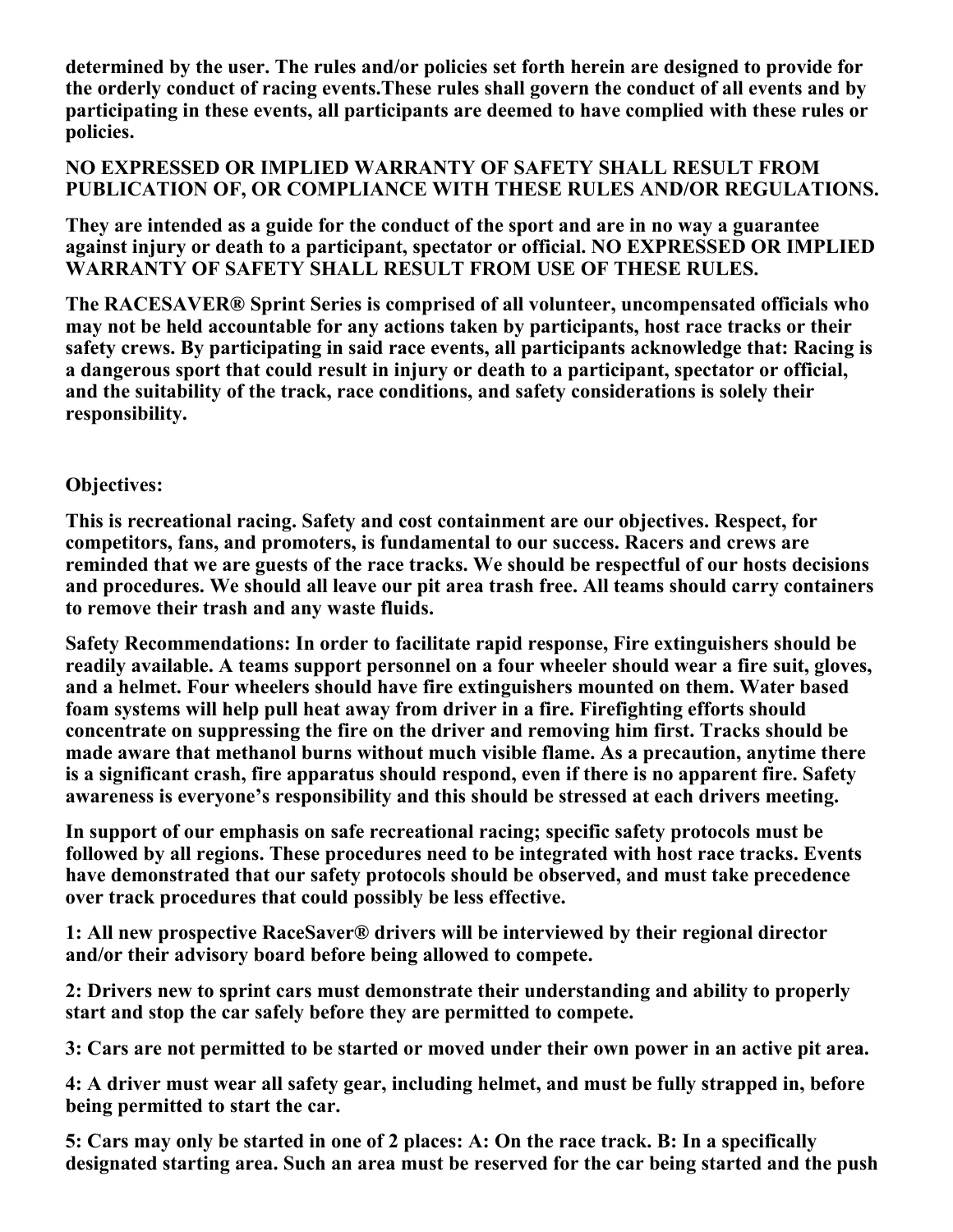**vehicle; and not accessible to the active pits.**

**6: Upon exiting either the racetrack or designated starting area the car must be placed in neutral. Cars will be moved back to their pit area by push vehicles.**

**7: On board fire suppression systems are strongly recommended, as are fire extinguishers racing in each tow and push vehicle.**

**8: Injuries can happen even when cars are not running. In the event the facilities ambulance and EMT's do not arrive at the same time as the pits open, participants must be aware there is no safety net for any injuries until they arrive.**

**Engine Rules:**

**1: Only the following engine blocks will be permitted. GM 305 V-8s with the following approved casting numbers: 361979 460776 460777 460778 14010201 14010202 14010203 14088551 14016381 14016382 14016383 14094766 355909 14093627 14101147 10243878 4715111 10046164 14102058 A specific Dart Machinery block, purpose built and approved for RACESAVER®, competition is the "Little M" "B" block: pn. 31151411.**

**2: Ballast weight will not be permitted in cars that utilize a lightened block.**

**3: A maximum of 315.9 cubic inches will be permitted (+/-0.0). Stroke 3.480"(+/-.020) Max bore 3.801. If 3.5" stroke, max bore is 3.790 Bore: Plain cast iron. Sleeves will be permitted for repair only.** 

**4: Only flat top pistons with valve reliefs will be permitted. Pistons may not protrude from cylinder bore.** 

**5: Only an iron or steel crankshaft, with a minimum weight of 48 lbs. will be permitted, (-1%). The main bearing diameter will be 2.450 ( -.030). Weight added to crank except balance metal, which must be welded in place, will not be permitted.** 

**6: Only 5.700" steel connecting rods, with a rod journal dia. 2.100 (-.030) will be permitted. Oil pan may be removed for inspection at any time.**

**7: Only chain cam drives will be permitted. Variable cam timing will not be permitted.**

**8: Only plain hub or SFI approved damper will be permitted. The water pump must remain in the stock location.**

**9: Only solid .842 diameter ferrous metal flat tappets will be permitted.**

**10: Only a cast iron cam, with a firing order of (18436572) will be permitted.**

**11: Only a straight wound spring with a flat damper, that conforms to the specifications will be permitted. PSI @ seat 90-120#, @.500 lift 330-355#, Inst. Ht. 1.700 -1.820, Dia. 1.262 +- .005, Wire dia. .193 +- .002, Free ht. 2.130 max. 1.950 min., 5 full coils +/\_ 1/8th turn as measured from tail to tail.** 

**12: Only vented, wet sump, in pan, oil systems will be permitted.** 

**13: Only rockers centered on, & retained by the 3/8"rocker studs will be permitted.** 

**14: The maximum valve lift permitted is: (.510" int. .535" exh.) @ zero lash @ valve retainer. Only standard size & configuration, 7 degree retainers and keepers will be permitted.**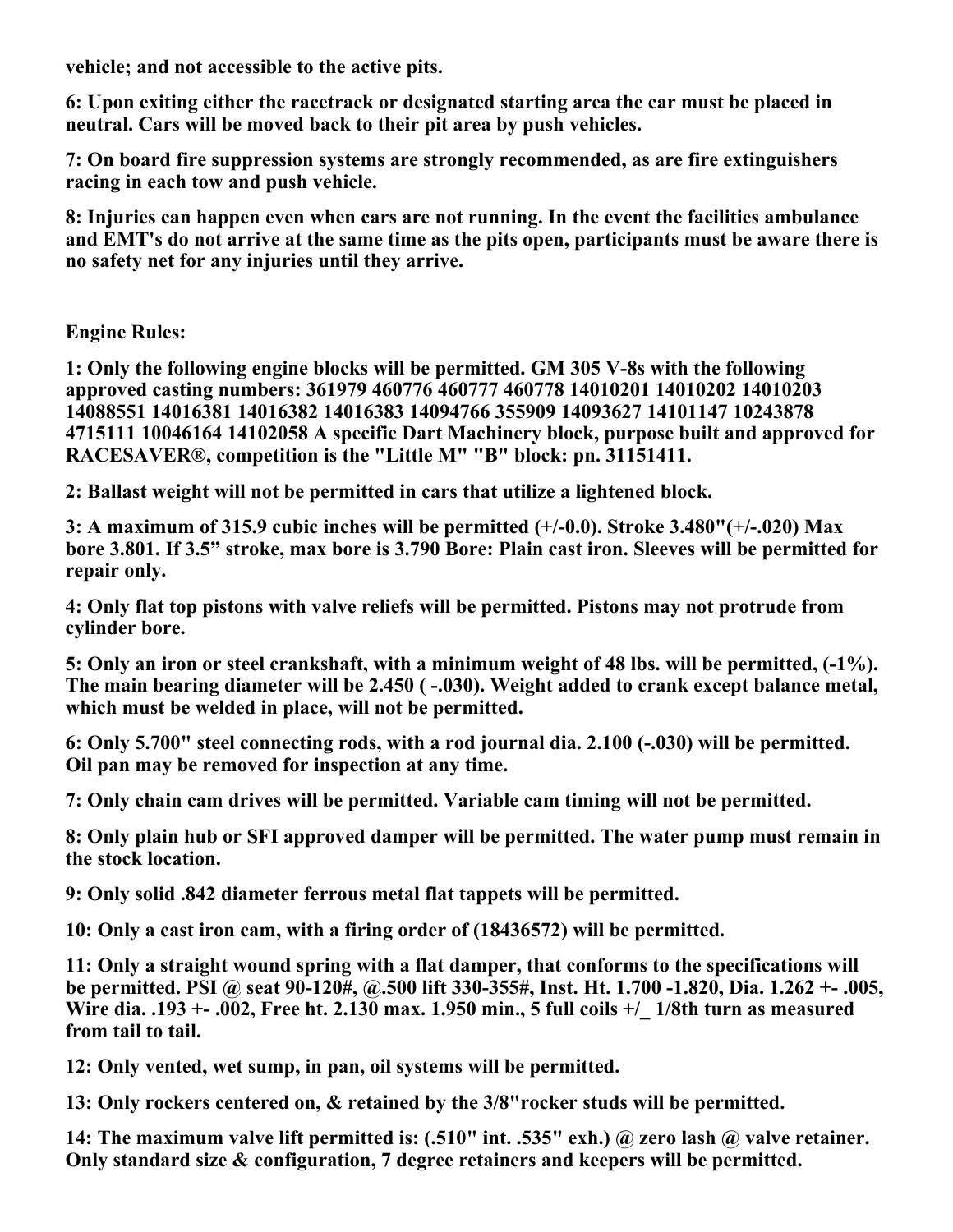**15: Stud girdles, rev kits, or valve train stabilizers, will not be permitted:**

**16: Repositioning, boring or bushing of cam or lifter bores will not be permitted. The maximum cam diameter will be 1.869 + .002**

**17: Only valves that conform to the RaceSaver(R) original size, configuration, length & weight will be permitted. The sizes are as follows: stem size 11/32", Intake 1.94" .008 stem undercut. Exhaust 1.60", Orig. stem undercut to .315**

**18: Ferrous material only: Valves, Seats, Retainers, Keepers, Push rods, Springs, Tappets, Cam, Crank, Rods, Wrist pins, Fasteners, Main Caps. Materials and processes including, but are not limited to; Titanium, Inconel, Ceramics, DLC, Nikasil, will not be permitted.** 

**19: Only point type Magnetos, or Kettering style ignition, will be permitted. Only naturally aspirated, constant flow fuel injection will be permitted.** 

**20: An additional 100 lbs. penalty will be added to the minimum car weight for use of any electronics, including but not limited to: ignition, ECU's and/or active driver aids.** 

**21: RaceSaver® SPEC cylinder head: Alterations of any type will not be permitted. Machining, milling, resurfacing, grinding, polishing, welding, acid or caustic work, shot peening, glass beading, coating, or any other process that will alter the machined surfaces or the natural sand cast finish, will not be permitted. The cylinder head must retain all original dimensions & configurations including; Valves, springs, retainers, stems, & guides. Only re-seating the valves is permitted. Top cuts that extend into the aluminum of the chamber will not be permitted. Under the seat relief cuts, will not be permitted. Alterations to as delivered throat size, 1.810 Int. & 1.345 Ex. (+ .000 - .005) will not be permitted. Bowl changes will not be permitted. Every dimension of these heads has a gauge dimension that must be met for them to be certified. Any changes will result in disqualification. The stamped identification marks may not be altered.**

**22: Compression Ratio: 10.25 to 1 will be the maximum allowable compression ratio. The compression ration may be checked with a whistle, or by measuring the volume of the assembled cylinder using liquid. The absolute minimum assembled cylinder volume measured at Top Dead Center (T.D.C.) is 70 cc. Any type of surfacing the heads will not be permitted without a repair authorization. Original serial numbers and certification marks must remain intact. They may not be altered or obscured. Any & all repairs MUST be pre-approved and the cylinder heads must be re-certified. If any spec head is found to be modified; it must be replaced with a certified spec head.** 

**23. Repairs: In the event a cylinder head needs to be repaired, a repair authorization must be obtained by contacting RACESAVER® at 540-923-4541 before attempting repairs. After repair, the cylinder heads, completely assembled with all valves, spring, retainers, studs and guides, must sent to RACESAVER® for re-certification and registration. Recertified heads will be stamped with RACESAVER® & FGRS logos. The spirit and intent of RACESAVER® Engine Rules shall prevail.** 

**Any attempt to circumvent the rules may result in confiscation of suspect parts, and other significant penalties. RACESAVER ® determins compliance with specifications and rules. We reserve the right to exchange any spec cylinder head at any time. If the cylinder heads are altered, there will not be an exchange made. Altered cylinder heads will be removed from approved head registry. If a RaceSaver® engine competes in a non- sanctioned race, the engine is subject to be re-teched before returning to RaceSaver® events.**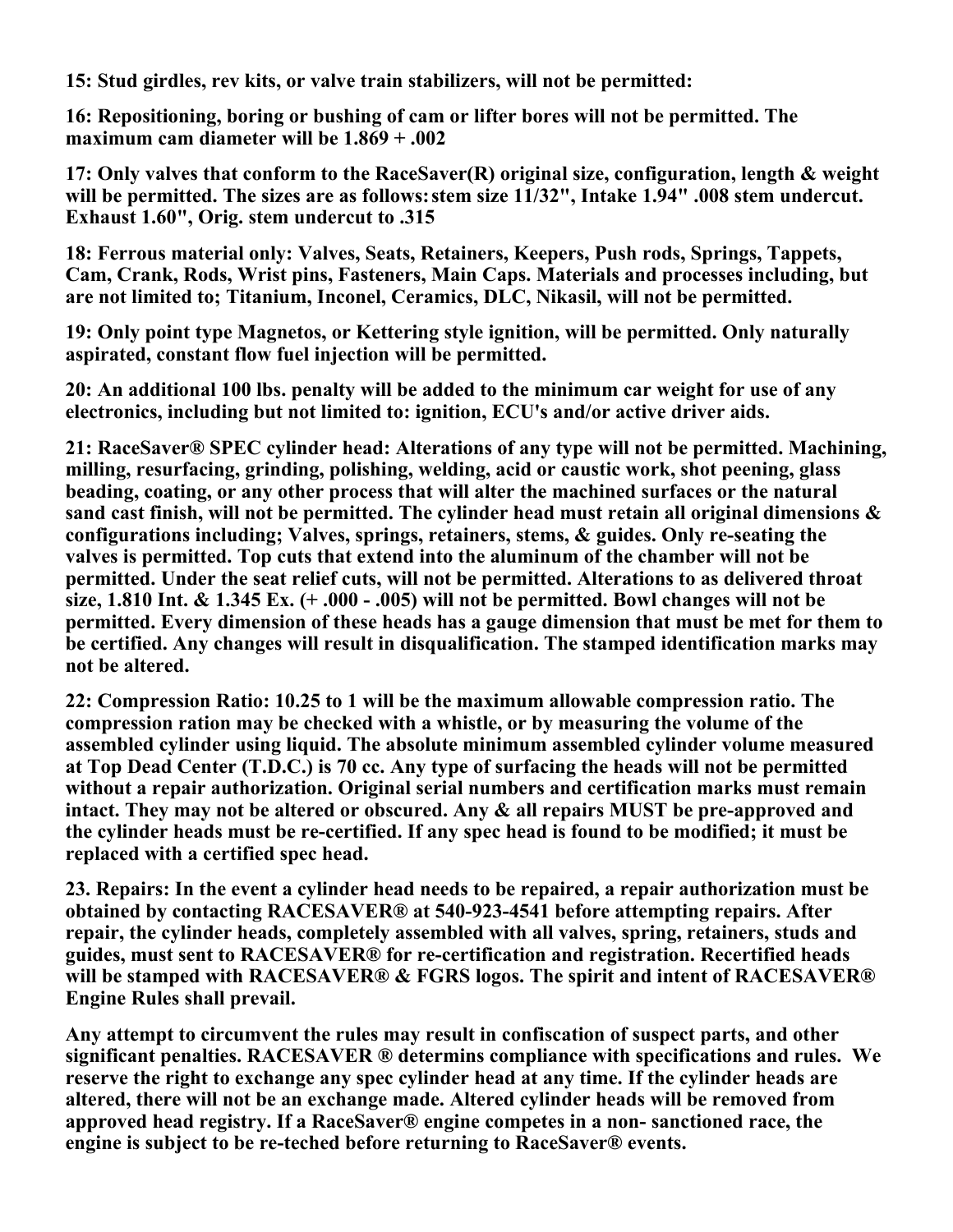**Complete rules Web site: www.racesaver.com** 

**For Information on Sanctioning requirements, rules clarification, or to order call:**

**RaceSaver® Sprint Series @ 540-923-4541 540-923-4543 Cell 540-229-1828 Web site: www.racesaver.com** 

**Car Rules:**

**1: Sprint car appearance. The minimum wheelbase is 80"- inches with a maximum of 95" inches.**

**2: The minimum weight with a driver after race: 1550 lbs. with a fire suppression system. Cars without a fire suppression system must weigh 1575 lbs. Starting weight must allow for fuel burn off. Any ballast must be securely bolted, and located between the front motor plate to 12" behind rear motor plate. Ballast will not be permitted when using a lightened engine block.** 

**3: Ballast will not be permitted in the rear bumpers and rub rails, which must be steel, with a maximum wall thickness of .095**

**4: A right rear bead lock is required. At the request of our insurance, all mud plugs must be the foam type, or securely bolted mud cover. Outer mounting tabs must be integral to the wheel or bead lock or be securely welded to the wheel. If you have any questions on this please call Roger at RaceSaver(R) Bleeders will not be permitted. The right rear tire will be a Hoosier RaceSaver® plated tire, priced at \$171.97 through Hoosier dealers. Any left rear tire with a minumum 35 durometer will be permitted.** 

**5: Wing(s): The main wing may have a maximum of 25 sq. feet, 61"- wide, with 30"-inch x 72"-inch side boards. The front wing must be a maximum of 2'-feet x 3'-feet with the leading edge no more than 6"-inches ahead of front tires.** 

**6: Cockpit adjustable weight jacks, shocks, or wings will not be permitted. Additional reservoir shocks (internal or external) will not be permitted.**

**7: Titanium, carbon, and/ or ceramic brake materials will not be permitted. Titanium and/or carbon parts which are, or rotate in, a diameter larger than 1.5" will not be permitted. Carbon drive train parts will not be permitted.**

**8: Open drive lines will not be permitted. Safety hoop or strap is required. Center section of the rear end must centered within the rails. A drag link retaining strap is required.**

**9: A fuel tank & bladder assy. or Fuel Safe enduro cell meeting FIA-FT3 & SFI Spec. 28.1 is required. A main fuel line shut off is required. An on board fire suppression system is recommended.**

**10: Only pure methanol is allowed. Additives of any type will not be permitted. Fuel is subject to chemical analysis.**

**11: Safety requirements: SFI approved helmet, 5 point harness, fire suit, gloves, roll bar padding, shoes, arm restraints. Hans® type device strongly recommended.**

**Procedures: Participation is by invitation. We reserve the right to limit the number of entries**